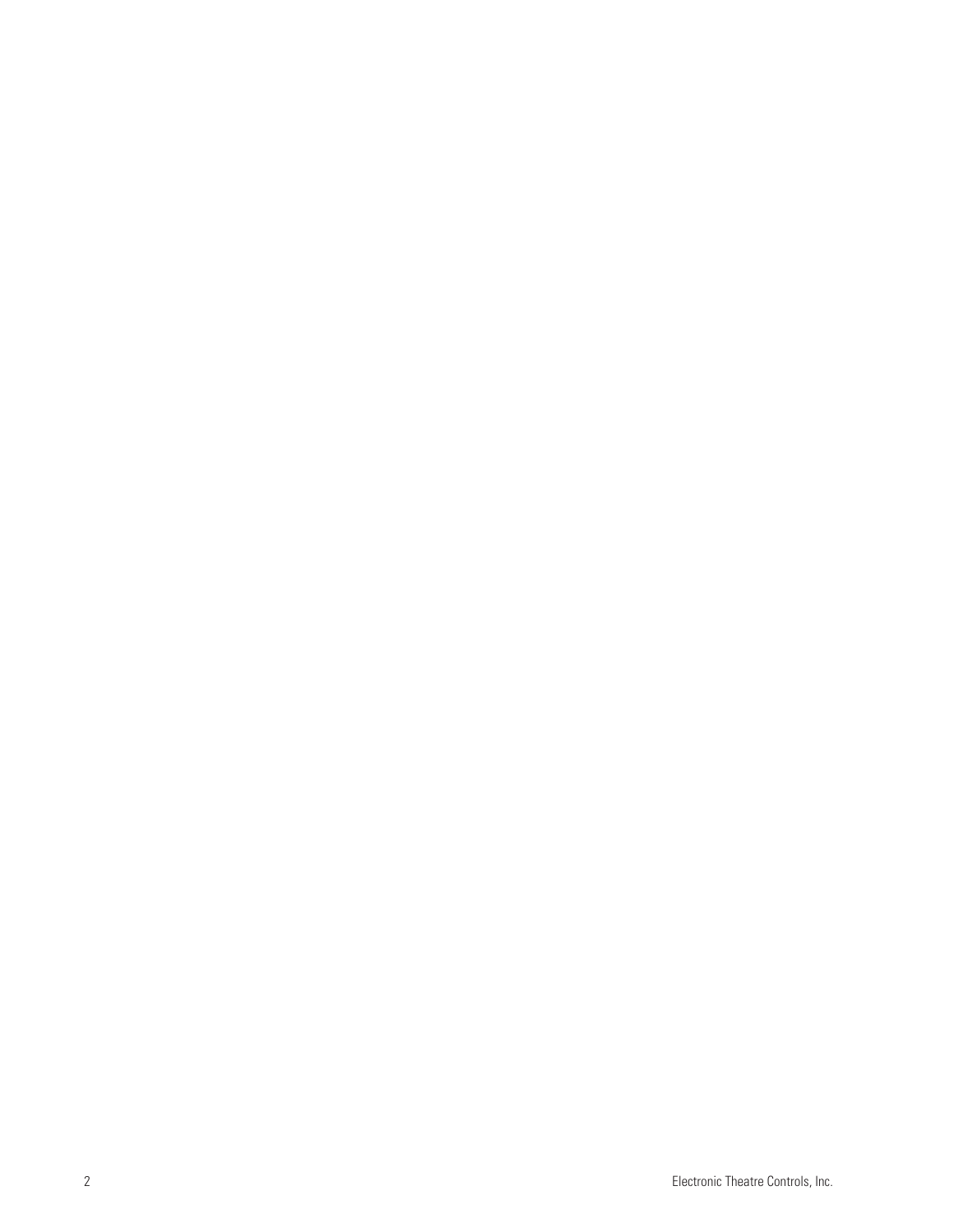## Table of Contents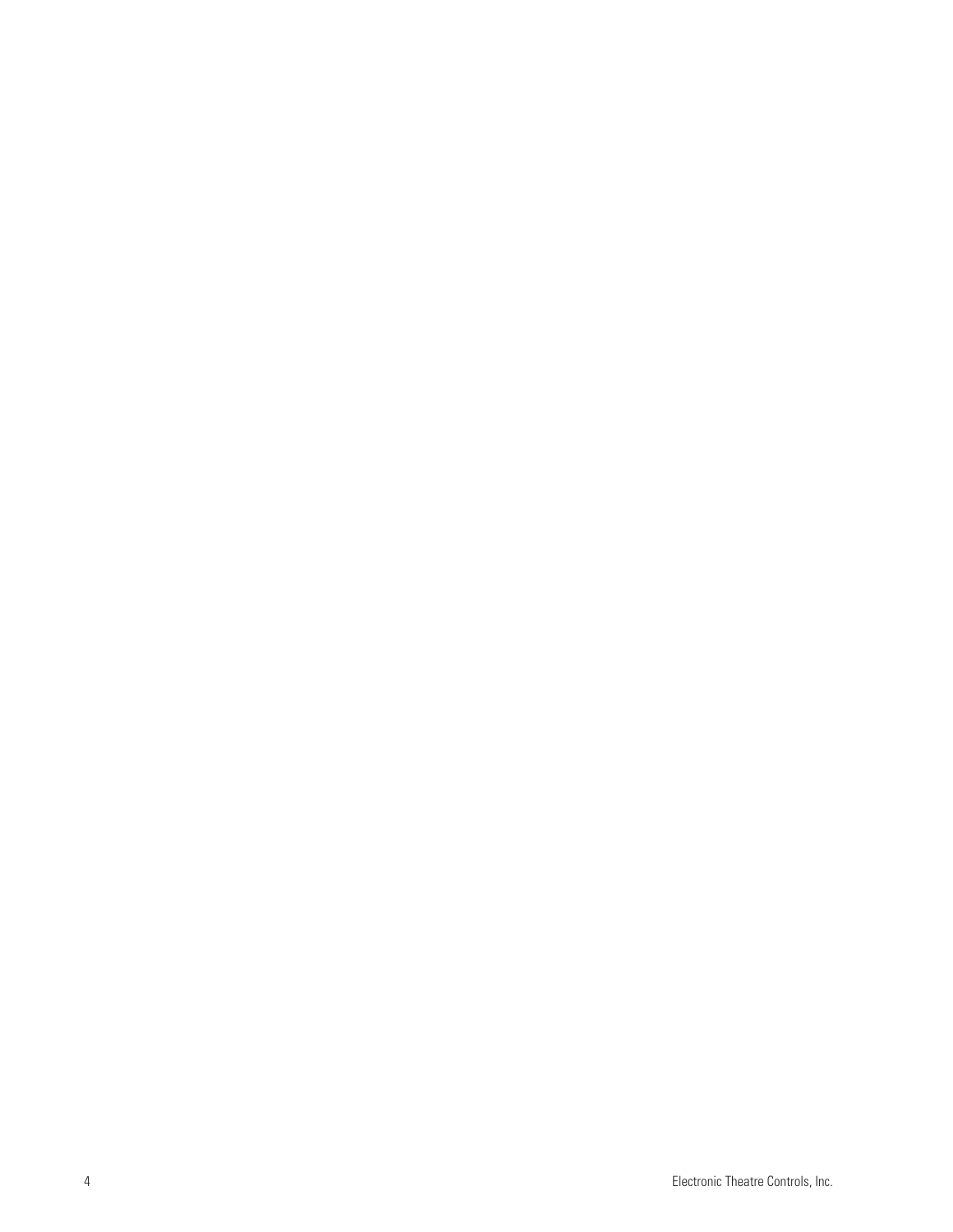

## Final assembly

| <b>Reference</b><br><b>Number</b> | Part<br><b>Number</b> | <b>Description</b>                          | <b>Quantity</b><br><b>Required</b> |
|-----------------------------------|-----------------------|---------------------------------------------|------------------------------------|
|                                   | 7060A2008             | Lamp socket assembly                        |                                    |
|                                   | 7060A2011             | Rear housing assembly, single clutch        |                                    |
| 2Α                                | 7060A2020             | Rear housing assembly, double clutch        |                                    |
| 3                                 | 7060A2012             | Front barrel assembly                       |                                    |
| 4                                 | 7060A2000-K           | 5° lens tube, with knob (See page 14)       |                                    |
| 5                                 | 7060A2001-K           | 10° lens tube, with knob (See page 13)      |                                    |
| 6                                 | 7060A2002-K           | 19 $^{\circ}$ lens tube (6 x 16), with knob |                                    |
|                                   | 7060A2003-K           | $26^{\circ}$ lens tube (6 x 12), with knob  |                                    |
| 8                                 | 7060A2004-K           | $36^\circ$ lens tube (6 x 9), with knob     |                                    |
| 9                                 | 7060A2005-K           | $50^\circ$ lens tube (4.5 x 6), with knob   |                                    |
| 10                                | 7060A4008-01          | Knob set with male insert                   |                                    |
| 11                                | HW5143                | Washer, flat fiber                          |                                    |
| <b>Optional equipment</b>         |                       |                                             |                                    |
| 12                                | HW5197                | Screw, $1/4-20 \times 5/8$ , black zinc     |                                    |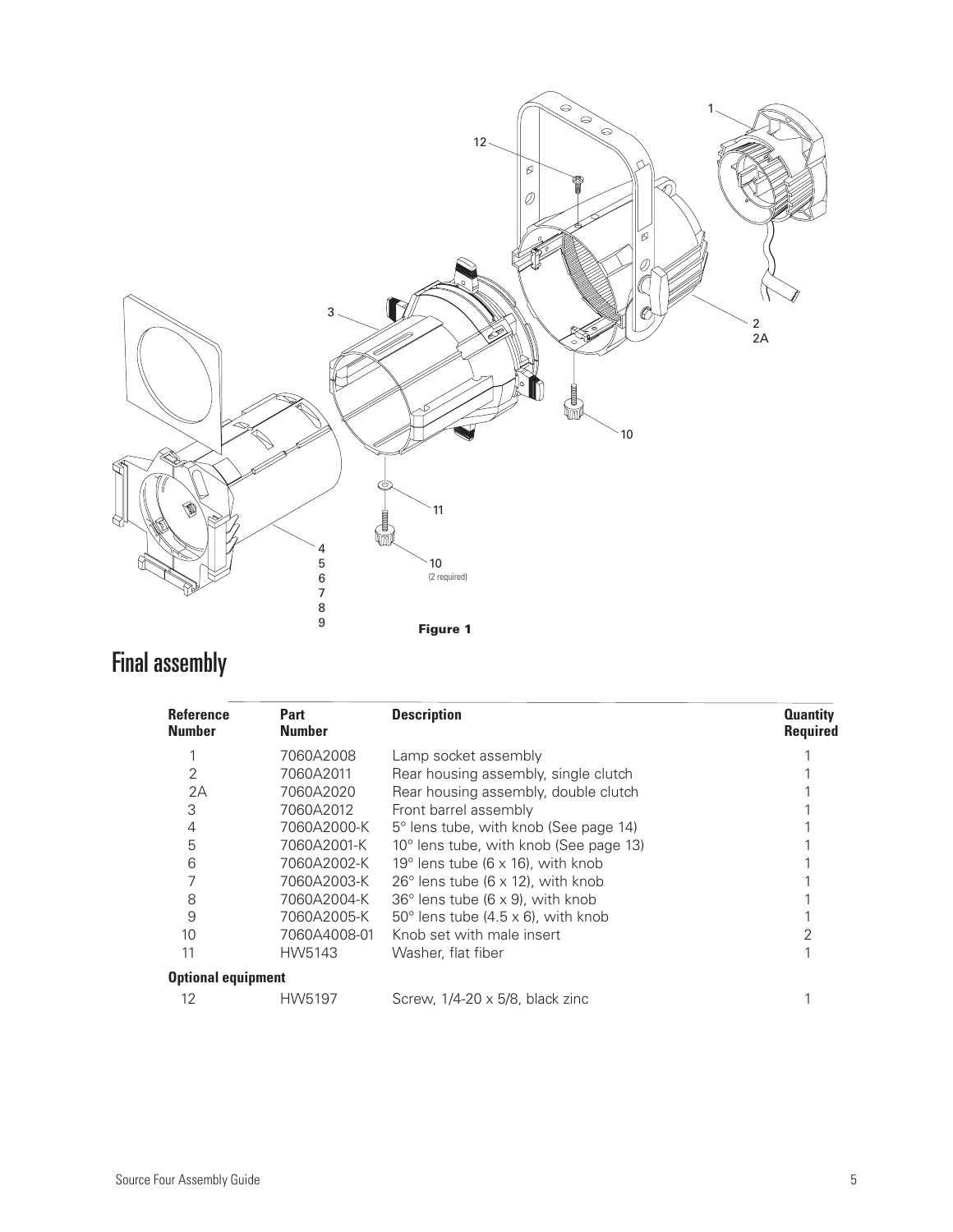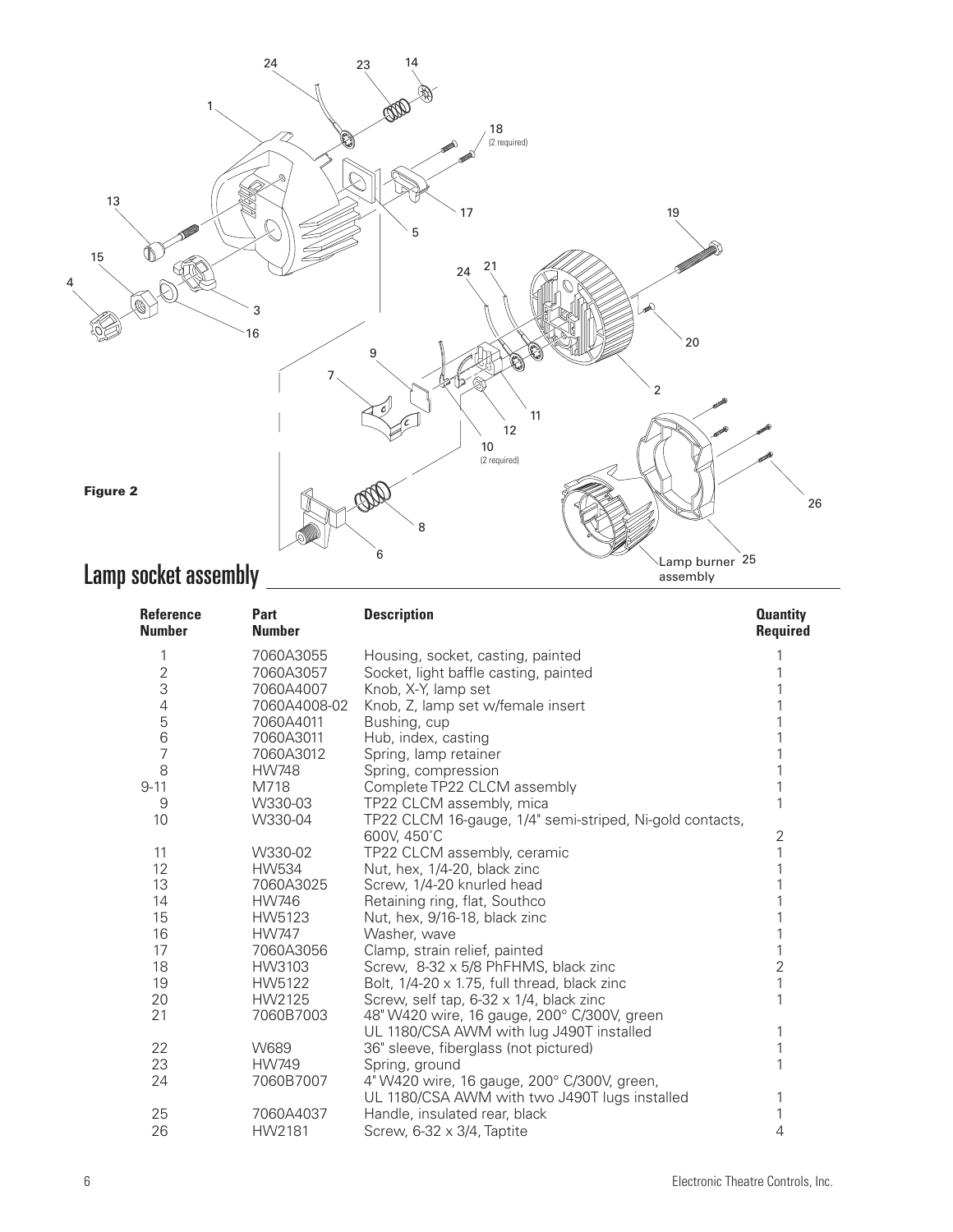## Lamp socket assembly



Tools required: Open-end adjustable wrench or a 7/16" socket, needle-nose pliers, screwdriver.

- 1. Install the screw (20) into the light socket baffle casting as shown in figure 3. (Also see figure 10 on page 9.)
	- **Note**: Do not install the screw if the fixture will be used with 77V lamps and ETC's Dimmer Doubler. This screw prevents 77V lamps from being installed.
- 2. Insert the bolt (19) through the light baffle socket casting (2).
- 3. Install the green ground wire assemblies (21 and 24) on the bolt (19) with the prongs on the crimped connectors toward the casting. Run both wires through the indent in the lip around the bolt hole. Secure with nut (12) and torque to 60 inch pounds.



- 4. Place the ceramic TP22 socket (11) into the light baffle socket casting (2) as shown in figure 6. Be sure it is well seated. Firmly push the connectors on the white TP22 leads (10) into the grooves in the socket.
- 5. Place the TP22 mica (9) over the leads, then install the lamp retainer spring (7). The lamp retainer spring secures the mica. Insert the spring one end at a time, making sure the rectangular slot in each side of the spring seats on the corresponding tab in the casting.

**Important**: If the spring does not seat correctly, coax it into place with a screwdriver or needle-nose pliers.

- 6. Install the bushing cup (5) into the housing socket casting (1) as shown in figure 5. The cup should slide smoothly up and down, but not side to side.
- 7. Insert the threaded end of the index hub (6) through the holes in the bushing cup and the back of the housing socket casting (1).
- 8. Slide the X-Y knob (3) over the exposed index hub bolt (6), then insert the wave washer (16) on the bolt and secure with the 9/16 hex nut (15). Hand tighten the X-Y knob (3).

**Note**: Install the wave washer with the upward curve toward the hex nut.

9. Lay the leads in the bottom half of the cable clamp, making sure that the fiberglass sleeving extends slightly past the screw holes in the housing socket casting, (install new sleeving if necessary)

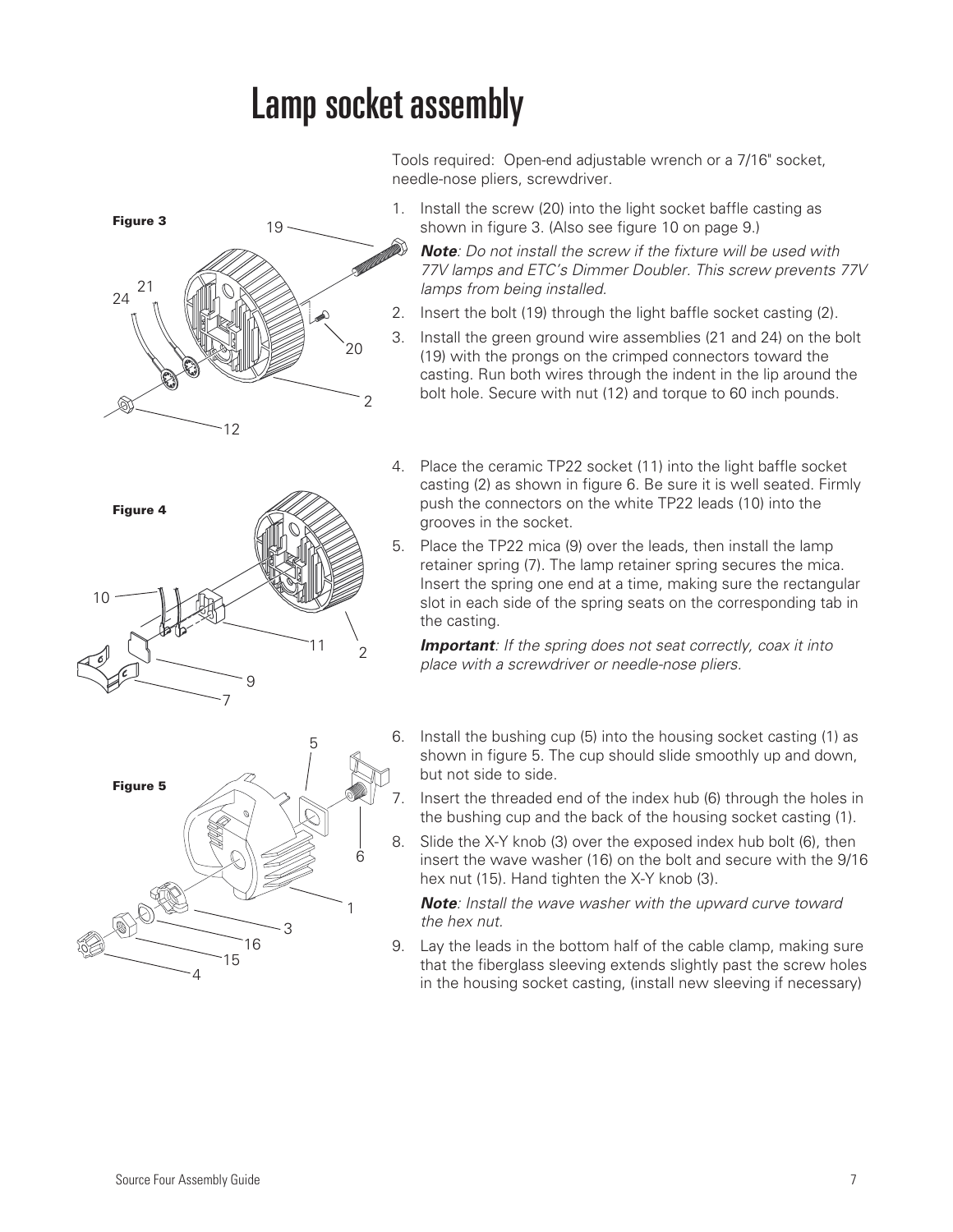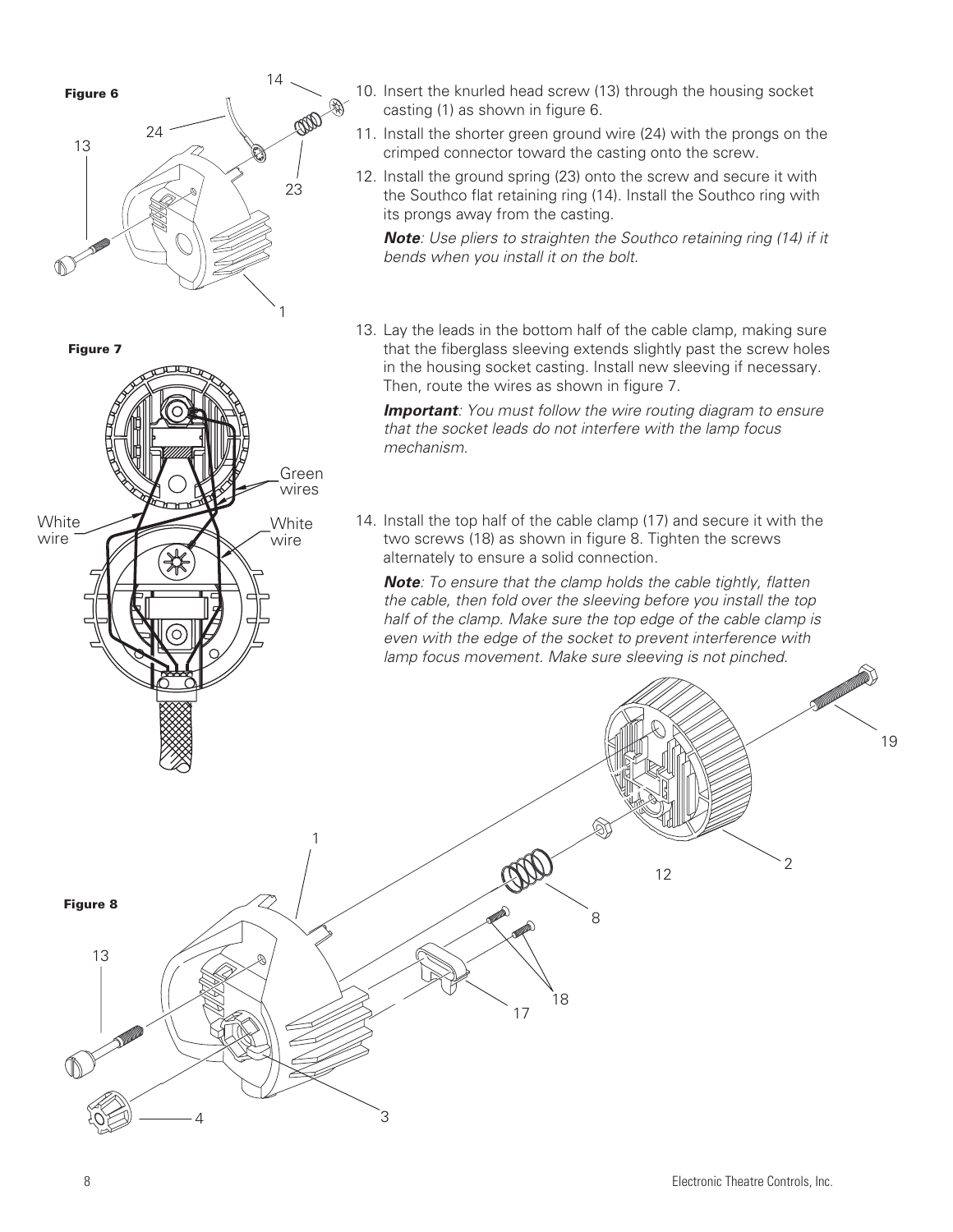

**Figure 9**

- 15. Using the four screws (25), attach the handle (26) to the lamp socket assembly. See figure 9.
- 16. Place the spring (8) on the protrusion on the inside of the index hub (6).
- 17. Insert bolt (19) through the light socket baffle (2), thread nut (12), through spring (8) and through the index hub (6) of the housing socket (1), joining the two castings. Make sure wires are not pinched between the two pieces.
- 18. Before proceeding, check again to make sure the wires are still positioned as indicated in figure 7. Adjust if necessary.
- 19. Press the two castings together firmly so the bottom of the light baffle (2) sits on top of the cable clamp (17), then install the X-Y lampset (3) and Z lamp knob (4). Hand tighten the knob all the way to the right.

**Important**: You must install Z knob as described above to ensure proper lamp focus travel.

- 20. Set the crossbar of the retainer clip (27) under the two hooks on the clip bracket as shown in figure 10.
- 21. Place the Tinnerman clip (28) over the retainer clip crossbar between the two hooks and press it down firmly until it snaps into place.



**Figure 10**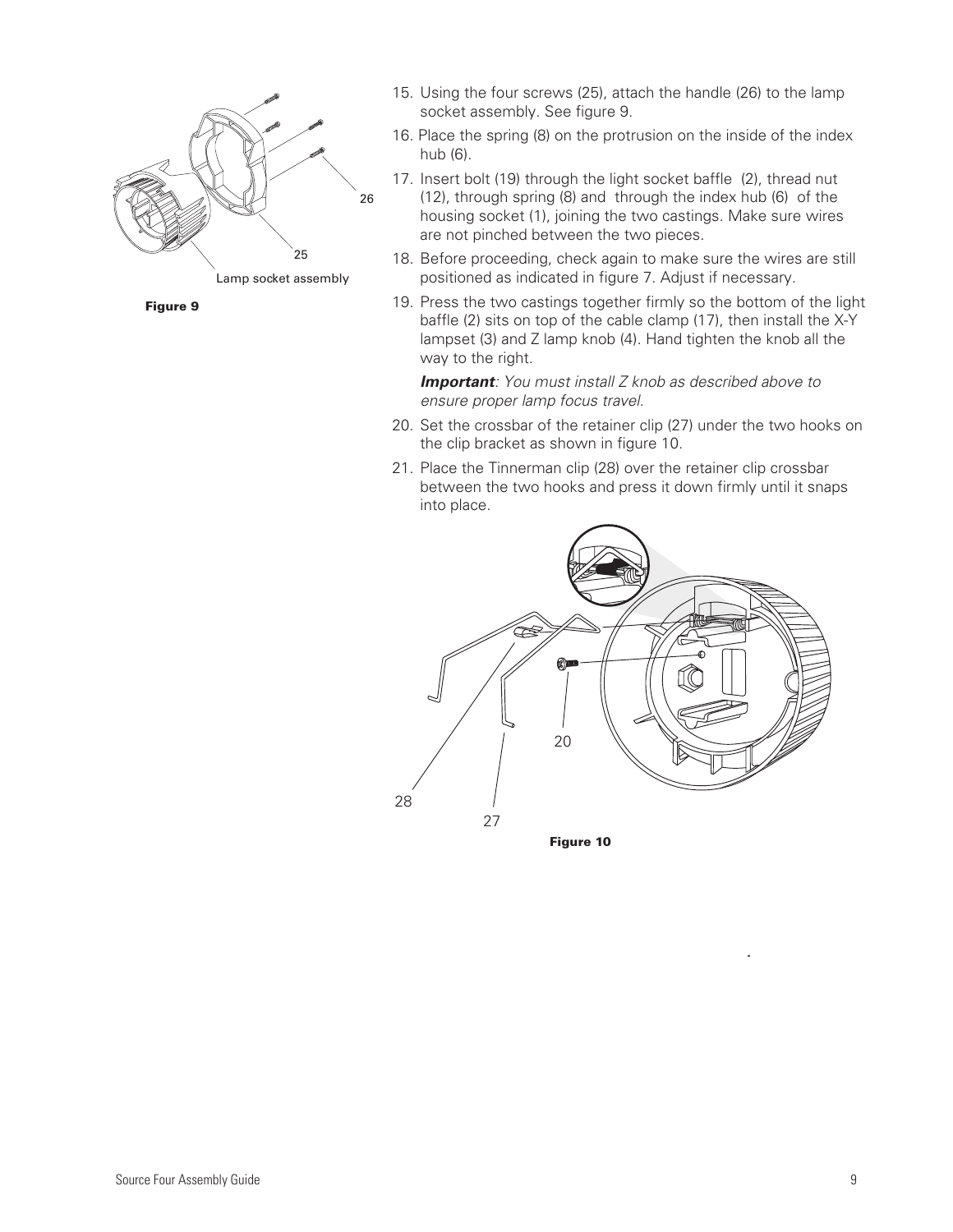

## Reflector housing assembly

| <b>Reference</b><br><b>Number</b> | Part<br><b>Number</b> | <b>Description</b><br><b>Required</b>              | <b>Quantity</b> |
|-----------------------------------|-----------------------|----------------------------------------------------|-----------------|
|                                   | 7060A3054             | Housing, reflector casting, painted black          |                 |
| 2                                 | 7060A3006             | Clip, reflector retainer                           |                 |
| 3                                 | 7060A4010             | Bushing, gate                                      |                 |
| 4                                 | 7060A3016             | Plate, clutch                                      |                 |
| 5                                 | 7060A3019             | Spring, reflector support                          |                 |
| 6                                 | 7060A4015             | Reflector, molded glass, coated                    |                 |
|                                   | 7060A3058             | Bracket, yoke, painted                             |                 |
| 8                                 | HW8144                | Handle, yoke knob, 5/16 - 18                       |                 |
| 9                                 | HW753                 | Rivet, machine, 3/16 x .720, flat head, black zinc | 2               |
| 10                                | HW5126                | Washer, flat, 5/16, black zinc                     |                 |
| 11                                | HW372                 | Screw, 8-32X1/4, PHPHMS B/Z                        | 2               |
| 12                                | HW5125                | Bolt, carriage, 5/16-18 x .75, black zinc          | 2               |
| 13                                | HW752                 | Rivet machine, 3/16 x 5/16, black zinc             |                 |

## **Optional equipment**

Nut, hex 5/16-18 (can be used with (11) hex bolt)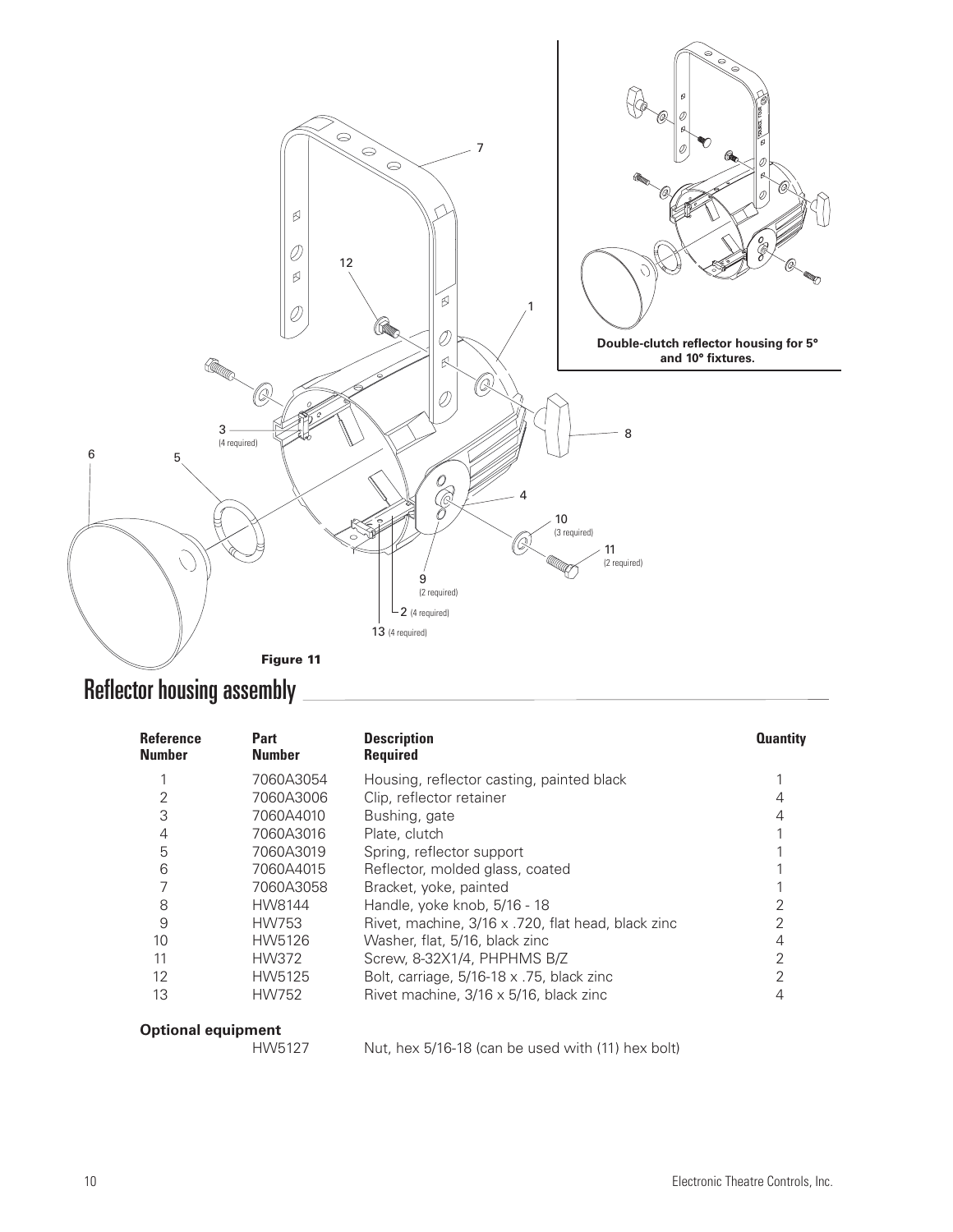#### To remove a reflector



**Figure 14**

Tools required: Two spare reflector retainer clips (2).

- 1. Wedge one arm of a spare retainer clip between the lip of one of the installed clips and the rim of the reflector, then slide the arm down between the installed clip and the reflector as shown in figure 12.
- 2. Insert the other arm of the spare clip between the other arm of the installed clip and the reflector, as shown in figure 13.

**Warning:** Do not slide the spare clip all the way in or it will be very difficult to remove…leave at least a quarter inch exposed.

- 3. Now slide the entire clip between the reflector and the installed clip as shown in figure 14. Remember, do not slide it all the way in.
- 4. Repeat this procedure with the second spare clip, inserting it between an adjacent installed clip and the reflector.
- 5. Turn the reflector housing casting over, so that the rear of the reflector is in view. Gently push on the reflector, toward the side of the housing where the extra clips were placed. The reflector will slip off to the side at an angle.
- 6. Turn the reflector housing casting back over and gently slide the reflector out from under the retaining clips.

#### To install a reflector

**Note:** The following assumes all four reflector retainer clips (2) have already been riveted to the reflector housing casting (1) and the gate bushings (3) installed on the retainer clips.

- 1. Place the reflector housing casting (1) on a flat work surface with the large opening facing up.
- 2. Install the reflector support spring (5) in the circular opening at the base of the casting.
- 3. Insert the reflector (6) at an angle, under any three legs of the reflector's clips.
- 4. Gently press down on the reflector until it snaps into place under the clips.

**Note:** If the reflector does not snap in, turn the casting over. Gently pull on the side of the reflector that has not snapped in until the rest of the reflector slides into place.

#### To clean the reflector

Remove dust with a blast of oil-free air or wipe with a clean, lint-free cloth using alcohol or distilled water (alcohol is recommended).

**Warning:** Do not use glass and window cleaners on the reflector. Chemicals in these cleaners will stain the reflector.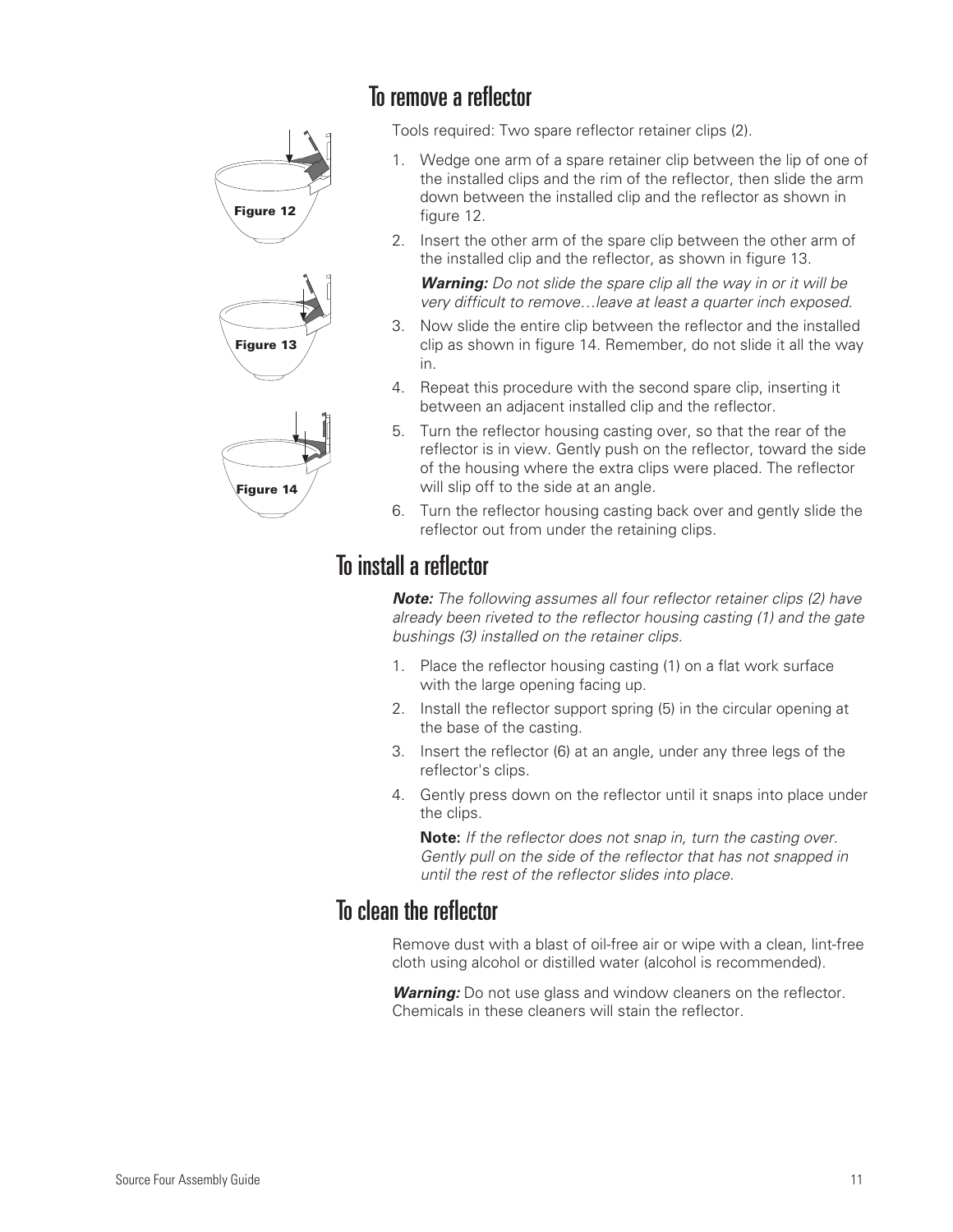



**Note:** The bottom divider plate (4) has four dimples punched into the surface; the top plate (6) has none. The middle divider plates (5) are noticeably thinner-gauge metal than the other two.

#### Front barrel assembly

| <b>Reference</b><br><b>Number</b> | Part<br><b>Number</b> | <b>Description</b>                    | <b>Quantity</b><br><b>Required</b> |
|-----------------------------------|-----------------------|---------------------------------------|------------------------------------|
|                                   | 7060A3052             | Front barrel, top casting, painted    |                                    |
|                                   | 7060A3053             | Front barrel, bottom casting, painted |                                    |
| 3                                 | 7060A2025             | Shutter blade assembly, 22 gauge      | 4                                  |
| 4                                 | 7060A3001-01          | Plate, divider with dimples (bottom)  | 2                                  |
| 5                                 | 7060A3003             | Plate, gate (middle)                  |                                    |
| 6                                 | 7060A3001-02          | Plate, divider (top)                  |                                    |
|                                   | <b>HW754</b>          | Shutter spring                        | 4                                  |
| 8                                 | HW370                 | Nut, Ny-lok, 8/32, black zinc         | 4                                  |
| 9                                 | HW3154                | Screw, $8/32 \times 5/8$ , Taptite    | 4                                  |
| 10                                | 7060A3045             | Cover, iris slot                      |                                    |
| 11                                | HW232                 | Screw, $6-32 \times 1/4$ , black zinc | 2                                  |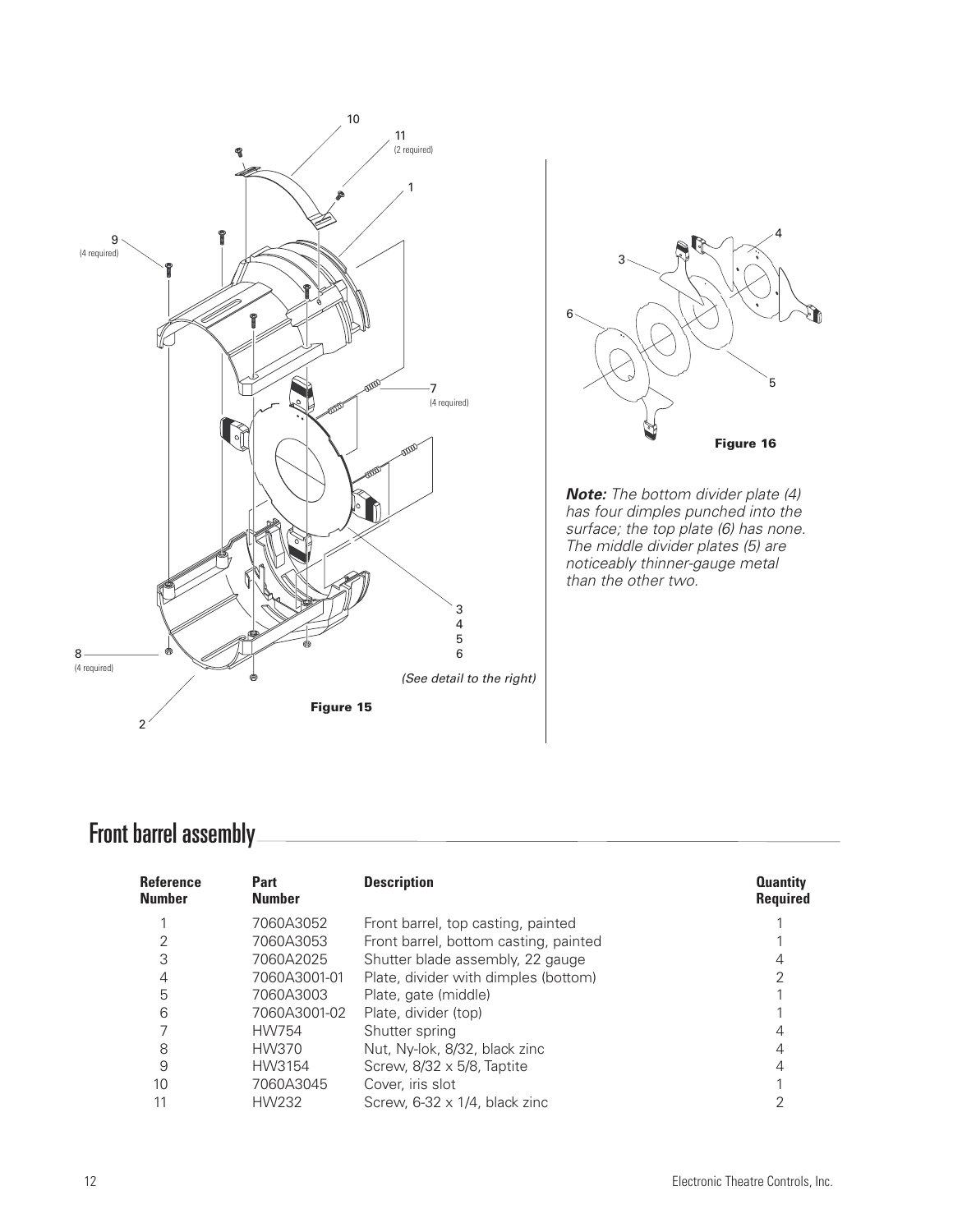## Front barrel assembly

Tools required: Phillips head screwdriver.

1. Stand the top and bottom front barrel castings (1 and 2) upright with the shutter openings down.

**Note:** The top front barrel casting contains the iris slot.

2. Slide in the bottom divider plate (4). The dimples on the divider plate must point down.

**Note:** The notches on the divider plates must fit snugly against the flanges in the casting so the plates do not move.

**Warning:** Divider plate edges are sharp. Handle with caution!

3. With the bottom barrel to your left, place two shutter blades (3) on top of dimple plate (4), handles facing outward, up and down.

**Note:** Install shutter blades with the rounded side facing up toward the front of the casting.

- 4. Place a divider plate (5) on top of the two shutter blades.
- 5. Place another shutter blade on top of the middle divider plates. Then place another divider plate on top.
- 6. Place the fourth shutter blade on top of the divider. Pull the blade and plate assembly slightly forward to allow the handle to slip through the slot in the bottom casting.
- 7. Place the top divider plate (6) on top of the fourth shutter blade.

**Note:** Make sure no shutter assembly components are under the pattern holder guides.

- 8. With both front barrel castings still standing upright, join the two halves, sliding the handle of the top shutter blade through the slot in the top front barrel casting (1).
- 9. Starting at the bottom of the castings (closest to the shutters), use four PHMS screws (9) and Ny-lok nuts (8) to fasten the front barrel casting halves together, as shown. Hold the Ny-lok nuts tight against the casting while tightening the screws. Torque the screws to 25 inch/pounds.

**Note:** The tops of the two front barrel castings must be even. Adjust as necessary before completely tightening the nuts and screws. Failure to do this could interfere with the barrel rotation.

- 10. Turn the front barrel assembly over so that the narrower end is on your work surface.
- 11. Install the four shutter springs (7) between the four dimples in the shutter plate and the tabs in the lip of the casting.

**Note:** Install the springs at the joints in the castings on either of the tabs at the joint. Once they are installed, the springs at the joints will sit at a slight angle.

**Caution:** During assembly, the shutter springs can pop out of place. Always wear protective eyewear during this procedure.

12. Place iris slot cover (10) over the iris slot. Use two screws (11) to secure the cover.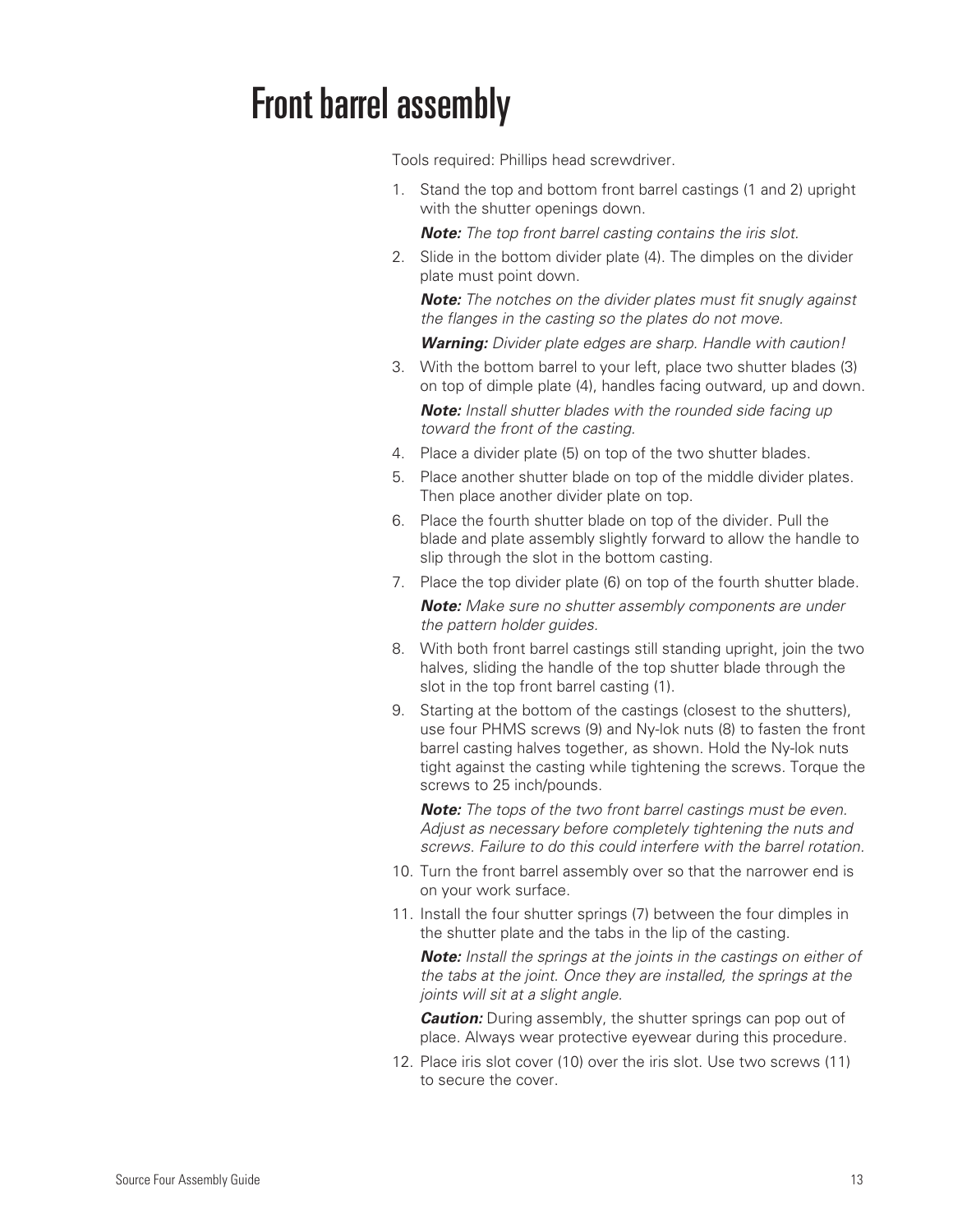

## 19°, 26°, 36°, and 50° lens tubes

| <b>Reference</b><br><b>Number</b> | Part<br><b>Number</b> | <b>Description</b>                          | <b>Quantity</b><br><b>Required</b> |
|-----------------------------------|-----------------------|---------------------------------------------|------------------------------------|
|                                   | 7060A3102             | Lens tube, left, painted                    |                                    |
| 2                                 | 7060A3104             | Lens tube, right, painted                   |                                    |
| 3                                 | 7060A4009             | Bushing, guide                              | 4                                  |
| 4                                 | 7060A4012             | Pad lens support - asphere                  | 5                                  |
|                                   |                       | Pad lens support - meniscus set             | 10                                 |
| 5                                 | 7060A4002             | Aspheric lens, 19°                          |                                    |
| 6                                 | 7060A4001             | Aspheric lens, 26°                          |                                    |
| 7                                 | 7060A4004             | Aspheric lens, 50°                          |                                    |
| 8                                 | 7060A4020             | Meniscus lens, 36° set, front               |                                    |
| 8A                                | 7060A4021             | Bi-convex lens, 36° set, rear               |                                    |
| 9                                 | 7060A3079             | Clip, gel retainer, 90° bend                |                                    |
| 10                                | <b>HW750</b>          | Spring, retainer                            |                                    |
| 11                                | HW369                 | Screw, PHMS, $8-32 \times 3/4$ , black zinc |                                    |
| $12 \overline{ }$                 | <b>HW370</b>          | Nut, Ny-Lok, 8/32, black zinc               | 4                                  |
| 13                                | HW534                 | Nut, hex, 1/4-20, black zinc                |                                    |
| 14                                | 7060A4008-01          | Knob set with male insert                   |                                    |
| 15                                | HW5134                | Washer, flat, 1/4                           |                                    |
| 16                                | 7060A4033             | $19^\circ$ lens tube label                  |                                    |
| 17                                | 7060A4034             | 26° lens tube label                         |                                    |
| 18                                | 7060A4035             | 36° lens tube label                         |                                    |
| 19                                | 7060A4036             | 50° lens tube label                         |                                    |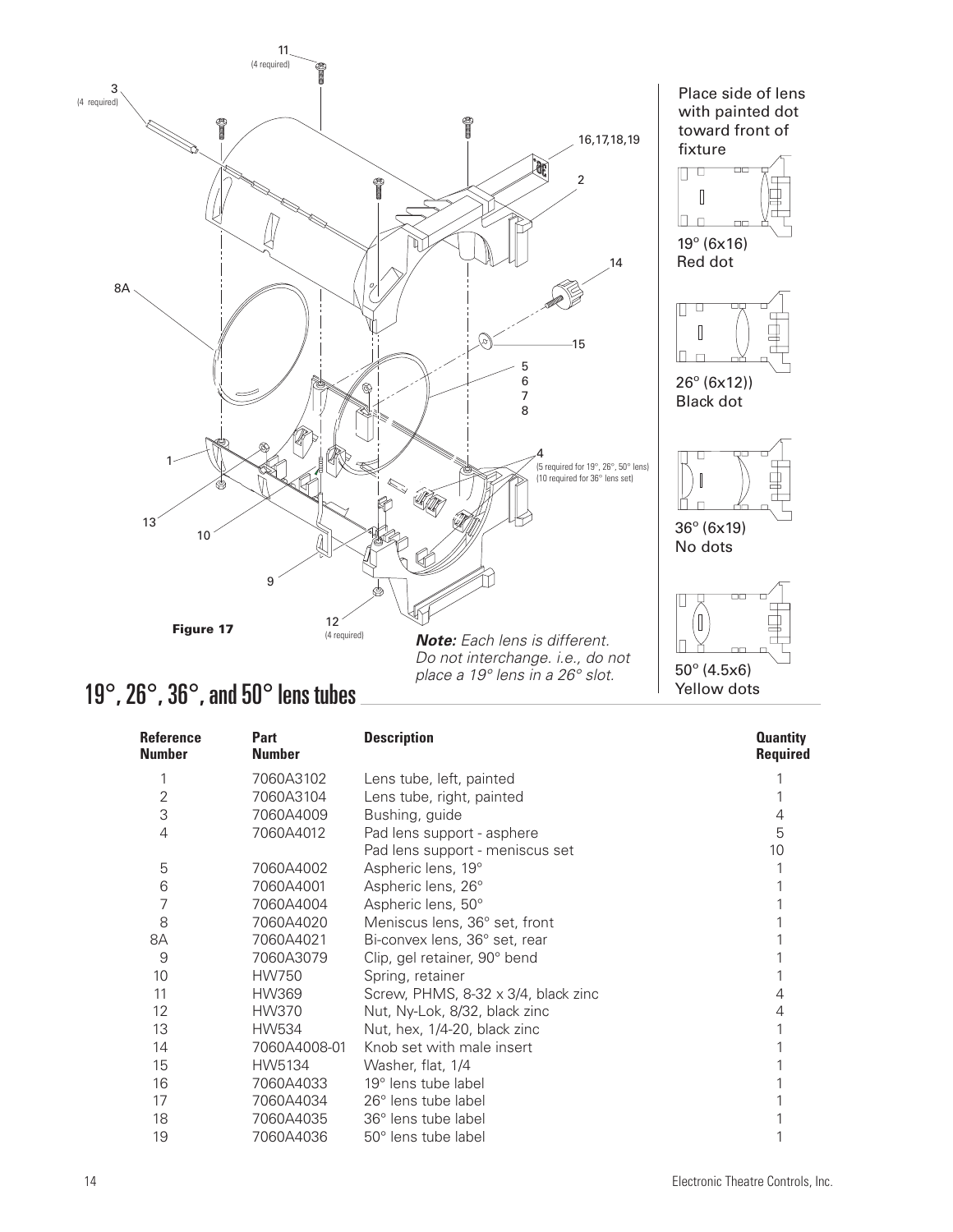## 19°, 26°, 36°, and 50° lens tube assembly





Tools required: Phillips head screwdriver.

- 1. Place the left and right lens holder castings (1 and 2) face up on your work surface with the colorframe grooves to your left.
- 2. Install lens support pads (4) as required inside both lens holder castings. Four pads are required per lens.

**Note:** Pads must be inserted short side down as shown.

- 3. Install the 1/4-20 hex nut (13) in the left lens holder casting as shown.
- 4. Install the short end of the gel retainer clip (9) in the left lens holder casting (1).
- 5. Position the clip in the forward, locked position, then install the retainer spring (10) on the clip.
- 6. Install the required lens (or lenses) (5,6,7, 8 or 8A) as shown on page 10.

**Note:** 19°, 26° and 50° aspheric lenses have painted dots to orient the lens in the tube. Install the lens with the painted dot facing the front of the tube. Seat the lens in the support pads so the dot remains visible.

7. Fit the clip (9) and spring (10) into the right lens casting (2). Gently place the right lens casting onto the left lens casting, making sure that the 1/4-20 hex nut and retaining clip assembly stay properly seated.

**Note:** Look into the lens holder while placing the castings together. Make sure the lens stays straight and that the top edge seats properly into the support pads.

- 8. Install the PHMS screws (11) and Ny-lok nuts (12) in four locations. Hold the nuts tight against the casting and torque the screws to 25 inch pounds.
- 9. Install the six bushing guides (3). Point the narrow tab on the bottom toward the back of the casting; point the square tab toward the front. Squeeze the guides slightly so they bend in the middle then snap into place.

**Note:** If there is a curve in the top of the guide, install the guide so that the flat portion is towards the back of the tube.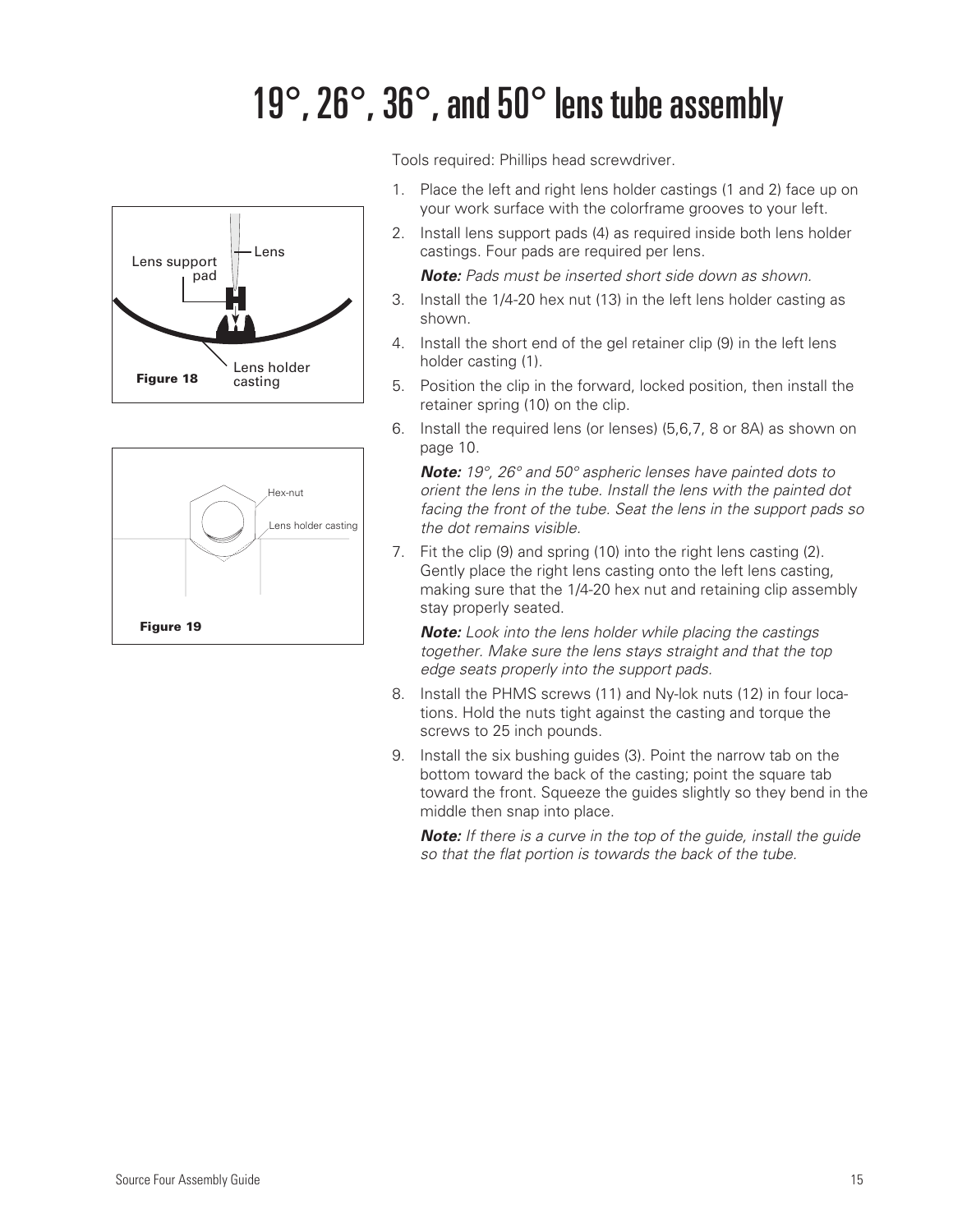### Cleaning 19°, 26°, 36°, and 50° glass lenses

1. Dampen a clean, lint-free cloth with vinegar or household ammonia. You may use water, but it leave spots. You can remove the spots by polishing the lens gently with a clean, dry cloth.

**Warning:** Never use glass and window cleaner or any abrasive material to clean the lens. Glass and window cleaners will stain the lens surface. Abrasive materials (such as steel wool) will damage the surface of the lens.

2. Starting from the center, gently wipe the lens.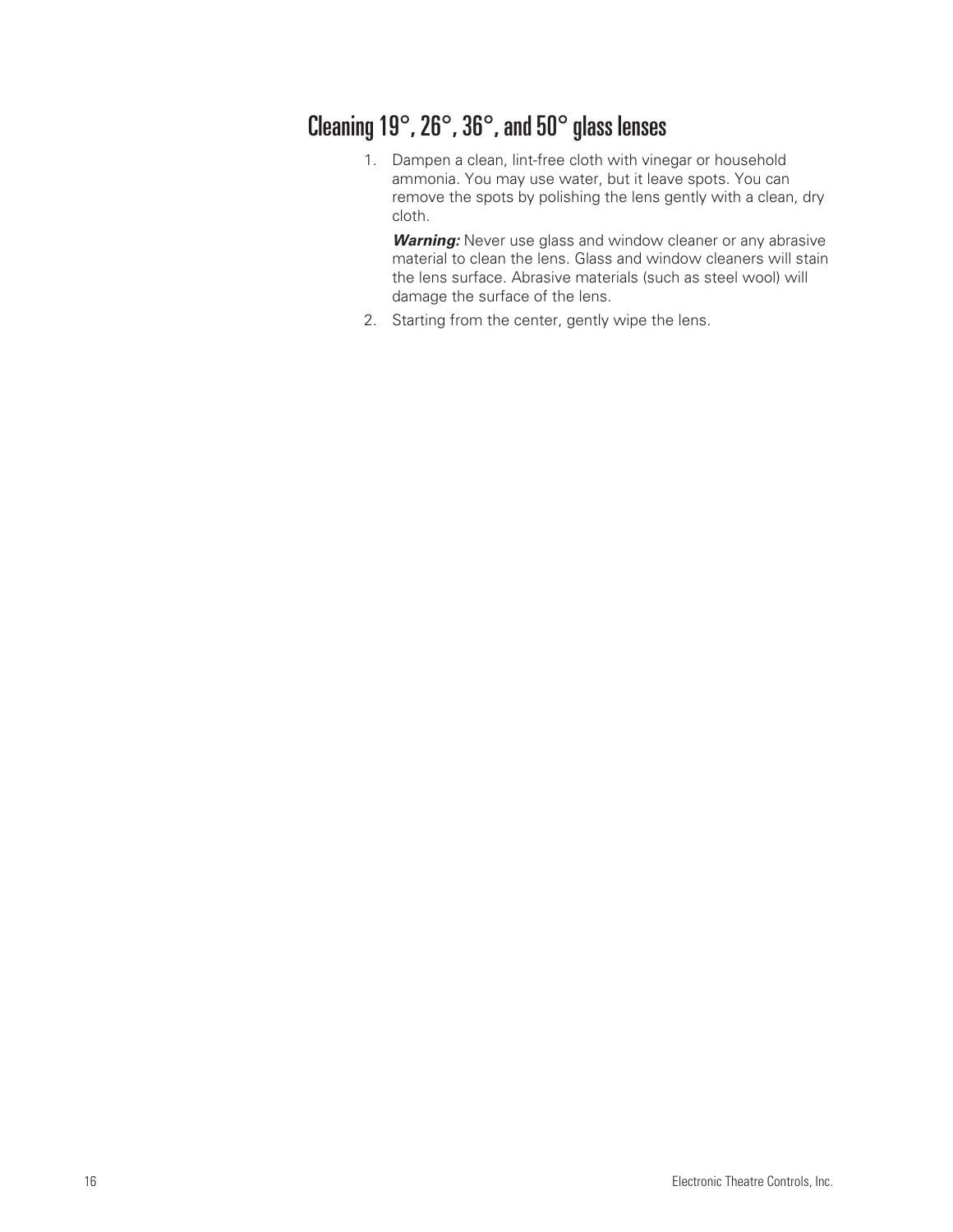

| <b>Reference</b><br><b>Number</b> | Part<br><b>Number</b> | <b>Description</b>                         | <b>Quantity</b><br><b>Required</b> |
|-----------------------------------|-----------------------|--------------------------------------------|------------------------------------|
|                                   | 7060A3096             | 10° lens tube assembly, painted            |                                    |
| 2                                 | 7060A4009             | Bushing, guide                             | 8                                  |
| 3                                 | HW750                 | Spring, retainer                           |                                    |
| 4                                 | HW6122                | Bumper, recess rubber                      |                                    |
| 5                                 | 7060A4025             | Lens, 10°, 10"                             |                                    |
| 6                                 | 7060A3079             | Clip, gel retainer                         |                                    |
|                                   | HW307                 | Screw, 8-32 x .38 lg, SPHMS, black zinc    |                                    |
| 8                                 | HW370                 | Nut, 8-32, 3/8, 1/4, black zinc            |                                    |
| 9                                 | HW3104                | Washer, .170 x .381 x .023, black zinc     |                                    |
| 10                                | 7060A3066             | Bracket, gel clip                          |                                    |
| 11                                | 7060A3086             | Clip, gel holder                           | 3                                  |
| 12                                | HW759                 | Rivet, .125 x .125 lg. oval head           | 8                                  |
| 13                                | HW5197                | Screw, 1/4, 20x58 PHRMS, black zinc        |                                    |
| 14                                | HW5200                | Washer, SH, .253 x .281 x .438, black zinc |                                    |
| 15                                | 7060A4008             | Knob, Z lamp, with male insert             |                                    |
| 16                                | HW5143                | Washer, Flt. 1/4, .252 x .500 x .060, FL   |                                    |

#### **10° lens tube prior to 3/96**

| А | 7060A3065 | Clip, gel holder                            |  |
|---|-----------|---------------------------------------------|--|
| B | 7060A3081 | Gel ear mounting bracket with inserts       |  |
|   | HW396     | Screw, 8-32 x 3/8, pan hd sems, black oxide |  |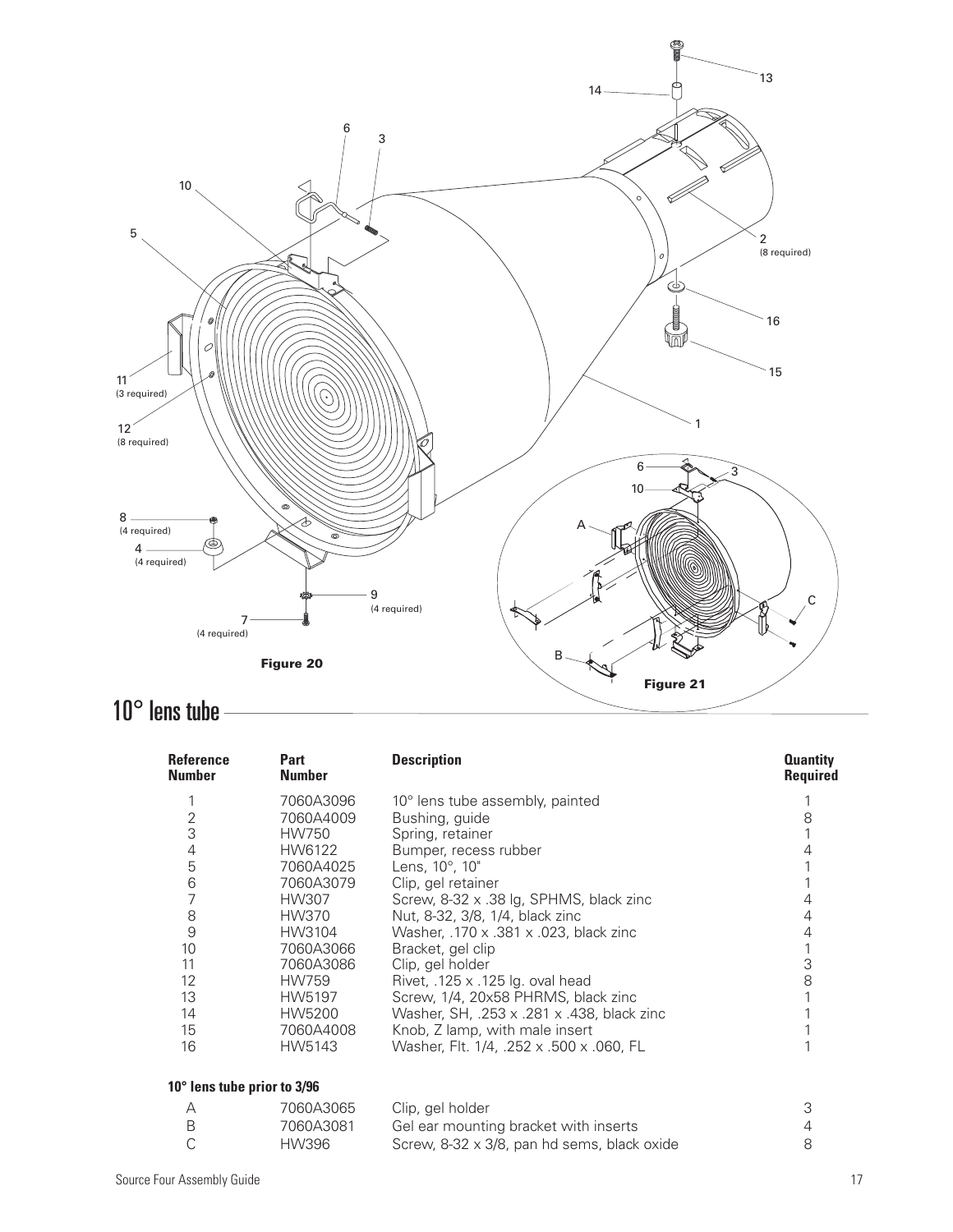

#### 5° lens tube

| <b>Reference</b><br><b>Number</b> | Part<br><b>Number</b> | <b>Description</b>                          | <b>Quantity</b><br><b>Required</b> |
|-----------------------------------|-----------------------|---------------------------------------------|------------------------------------|
|                                   | 7060A3095             | 5° lens tube assembly, painted              |                                    |
| 2                                 | 7060A4009             | Bushing, guide                              | 8                                  |
| 3                                 | <b>HW750</b>          | Spring, retainer                            |                                    |
| 4                                 | HW6122                | Bumper, recess rubber                       | 4                                  |
| 5                                 | 7060A4024             | Lens, 5°, 12"                               |                                    |
| 6                                 | 7060A3079             | Clip, gel retainer                          |                                    |
| $\overline{7}$                    | HW307                 | Screw, 8-32 x .38 lg, SPHMS, black zinc     | 4                                  |
| 8                                 | HW370                 | Nut, 8-32, 3/8, 1/4, black zinc             | 4                                  |
| 9                                 | HW3104                | Washer, .170 x .381 x .023, black zinc      | 4                                  |
| 10                                | 7060A3066             | Bracket, gel clip                           |                                    |
| 11                                | 7060A3086             | Clip, gel holder                            | 3                                  |
| 12                                | <b>HW759</b>          | Rivet, .125 x .125 lg. oval head            | 8                                  |
| 13                                | HW8170                | Handle, 10-32 inserts                       |                                    |
| 14                                | 7060A3073             | Handle backing plate                        |                                    |
| 15                                | HW467                 | Screw, 10-32 x 1/2 PHTRMS                   | 2                                  |
| 16                                | HW443                 | Washer, .195 x .410 x .025 black zinc       | 2                                  |
| 17                                | HW5197                | Screw, 1/4, 20x58 PHRMS, black zinc         |                                    |
| 18                                | HW5200                | Washer, SH, .253 x .281 x .438, black zinc  |                                    |
| 19                                | 7060A4008             | Knob, Z lamp, with male insert              |                                    |
| 20                                | HW5143                | Washer, Flt. 1/4, .252 x .500 x .060, FL    |                                    |
| 5° lens tube prior to 3/96        |                       |                                             |                                    |
| Α                                 | 7060A3065             | Clip, gel holder                            | 3                                  |
| B                                 | 7060A3081             | Gel ear mounting bracket with inserts       | 4                                  |
| C                                 | <b>HW396</b>          | Screw, 8-32 x 3/8, pan hd sems, black oxide | 8                                  |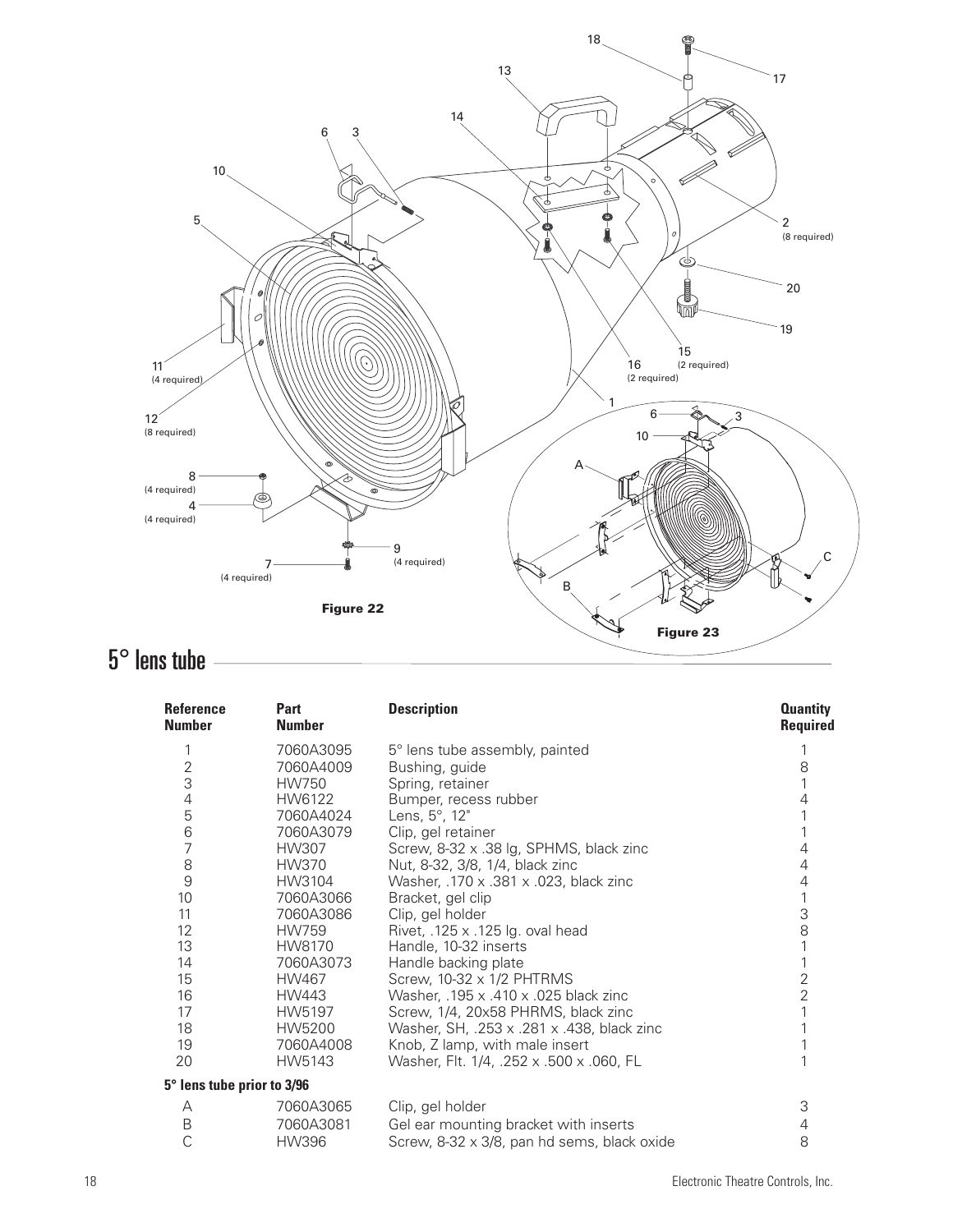## 5° and 10° lens tube assembly

Tools required: Phillips head screwdriver.

- 1. Place the lens tube assembly (1) on your work surface with the colorframe grooves to your left.
- 2. If you are assembling a  $5^\circ$  tube, attach the handle (14) as shown on page 14, using the screws (15), washers (16) and backing plate (18) indicated.
- 3. Install the required lens as shown on page 13 or 14 and tube using required bumpers (4), screws (7), nuts (8), and washers (9) as indicated.

**Note:** The side of lens with fresnel grooves should face the front of the tube. The smooth lens surface should face the rear.

## Cleaning 5° and 10° polymer lenses

**Caution:** Handle polymer lenses by their edges only. Never rub anything dry on a polymer lens. Do not use glass and window cleaners on the lens.

Remove dust with a blast of oil-free air. If this is not sufficient, follow the instructions below.

- 1. Dip lens in clean alcohol/water mixture (10% alcohol).
- 2. Use a moistened nylon bristle brush to wash the smooth side in a straight motion.
- 3. Use the same moistened brush to clean the ridged side, following the ridges, without hand pressure.
- 4. Dip lens in clean alcohol/water mixture (10% alcohol).
- 5. Use air gun to dry the smooth surface.
- 6. Use air gun to dry the ridged surface. Use air stream to move the liquid away from you. Continue to remove as much liquid as possible.
- 7. Inspect the lens for dirt. Repeat the entire process, as necessary.